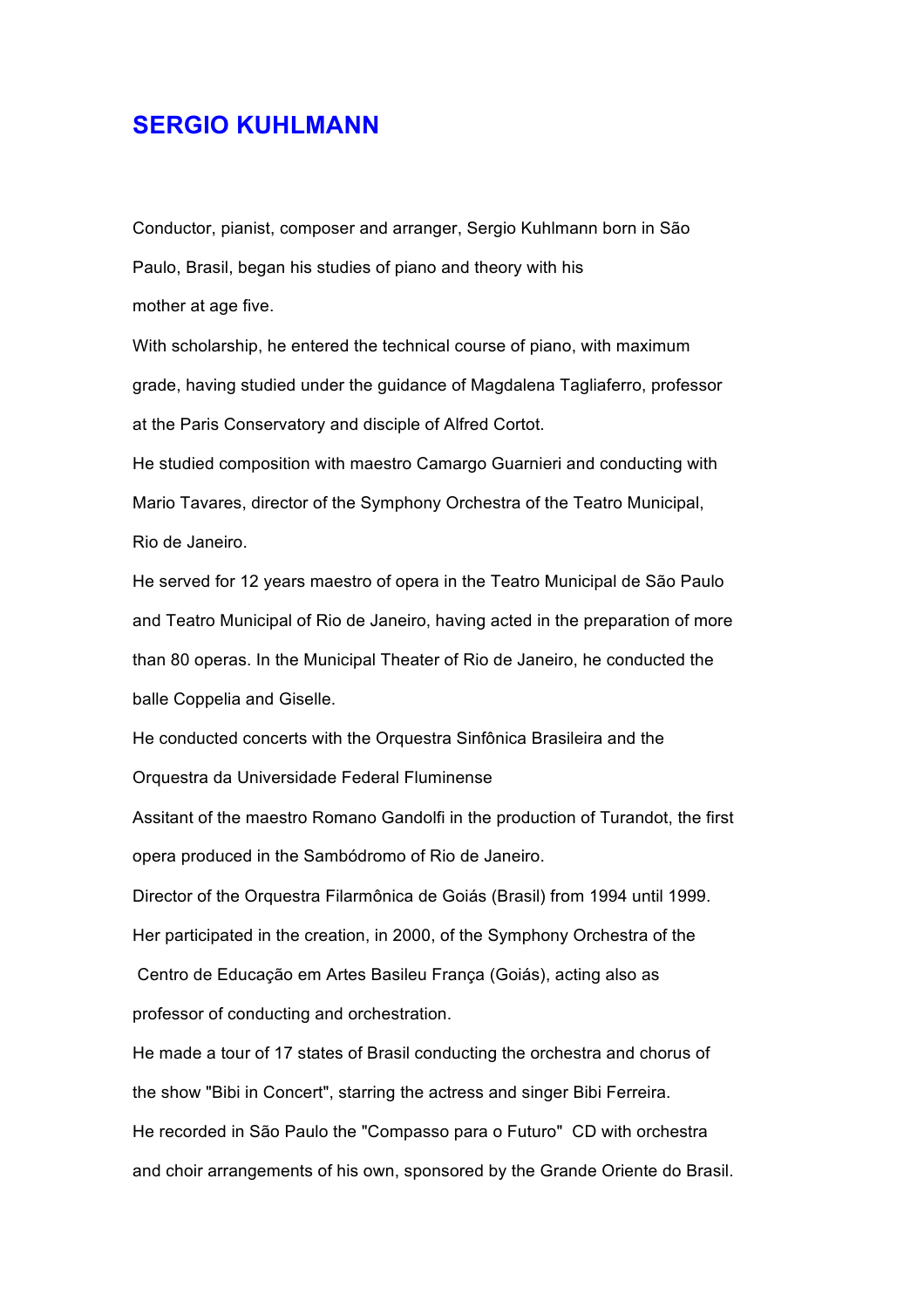It received from the Government of Israel a certificate of recognition by the realization of the concert commemorating the 50 years of the creation of the Israel (1998).

It produced, in 2000, with the support of the Brazilian Ministry os Culture, the "Brasil Instrumental" project, ensemble of 9 musicians aiming to disseminate the Brasil instrumental music of popular, classical and folk genres, acting in a ceremony attended by the President of the Republic.

He was the creator and host of the radio program "Grandes Orquestras", for 7 years, the "Rádio Executiva", Goiás.

He participate in 2003, Santiago de Compostela (Spain), of course " Música en Compostela", in the class of composition by Antón García Abril, having been awarded the prize Andrés Segovia (1st prize).

In 2003 he moved to Spain, performing in lyrical concerts and directing opera and zarzuela. In 2013 he has been granted Spanish nationality.

He was director (2004-2007) of the choir Orfeón Filarmónico, of Madrid, who performed at the premiere of several contemporary works and in choralsymphonic concerts.

As an arranger, he produced orchestrations for the Conciertazo program of Radio Televisión Española.

He wrote arrangements of Brazilian music especially for the tour of the Orquestra Sinfônica Jovem de Goiás in Spain, Germany, Venezuela and China. He is the author of symphonic arrangements for several shows of famous artists, highlighting the shows with the presence of Marcelo Barra, Tony Garrido and Bibi Ferreira.

He has created soundtracks for the cinema: "Recuerdos del jardín" and the documentary "Lágrimas de África".